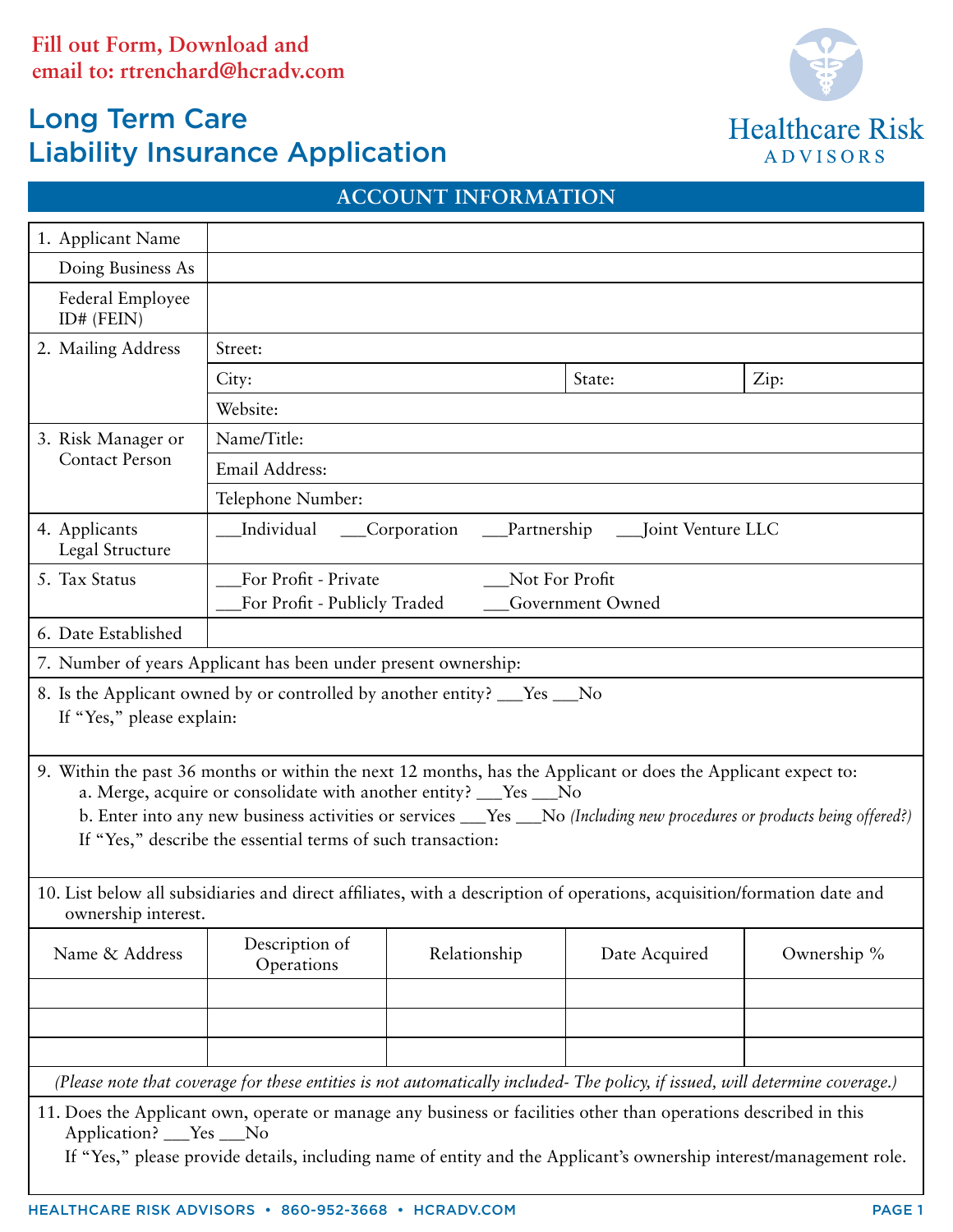## **OPERATIONS AND ADMINISTRATION**

| 12. Has the Applicant ever been accused of any Medicare or Medicaid fraud or abuse violations,<br>or paid any fines or penalties? ___Yes ___No<br>If "Yes," please provide full details:                                                                                                                                                       |
|------------------------------------------------------------------------------------------------------------------------------------------------------------------------------------------------------------------------------------------------------------------------------------------------------------------------------------------------|
| 13. Does the Applicant have a written evacuation plan at all locations? Thes No<br>a. Are evacuation plans posted in all parts of the facility? ___Yes ___No<br>b. How often are evacuation/ fire drills conducted for each shift?<br>c. Does the staff orientation plan include a review and "walk through" of any disaster plan? ___Yes __No |
| 14. Have any residents ever eloped from your facility (ies)? $\_\_\_\$ Yes $\_\_\$ No<br>If "Yes," please provide details of each elopement including the location, incident date and outcome.                                                                                                                                                 |
| 15. Is smoking permitted:<br>a. In residents' rooms? ___Yes ___No<br>b. In common areas? $Yes$ No<br>Provide details of specific rules applicable to resident smoking:                                                                                                                                                                         |

### **CURRENT AND REQUESTED COVERAGE**

| 16. Requested Effective Date of Coverage:                                                                                     |         |                           |               |        |          |         |            |                  |         |  |
|-------------------------------------------------------------------------------------------------------------------------------|---------|---------------------------|---------------|--------|----------|---------|------------|------------------|---------|--|
| 17. Provide current insurance information:                                                                                    |         |                           |               |        |          |         |            |                  |         |  |
|                                                                                                                               | Carrier |                           | Policy Period | Limits |          | Ded/SlR | Retro Date |                  | Premium |  |
| Professional<br>Liability                                                                                                     |         |                           |               |        |          |         |            |                  |         |  |
| General<br>Liability                                                                                                          |         |                           |               |        |          |         |            |                  |         |  |
| <b>Excess</b><br>Liability                                                                                                    |         |                           |               |        |          |         |            |                  |         |  |
| 18. Please describe any additional insureds to be included, their insurable interest and requested coverage.                  |         |                           |               |        |          |         |            |                  |         |  |
| Name & Address                                                                                                                |         | Description of Operations |               |        | Interest |         |            | Coverage Desired |         |  |
|                                                                                                                               |         |                           |               |        |          |         |            |                  |         |  |
|                                                                                                                               |         |                           |               |        |          |         |            |                  |         |  |
|                                                                                                                               |         |                           |               |        |          |         |            |                  |         |  |
| 19. Has any insurer cancelled or declined to renew Professional or General Liability insurance for the Applicant?<br>$Yes$ No |         |                           |               |        |          |         |            |                  |         |  |

If "Yes," please provide details: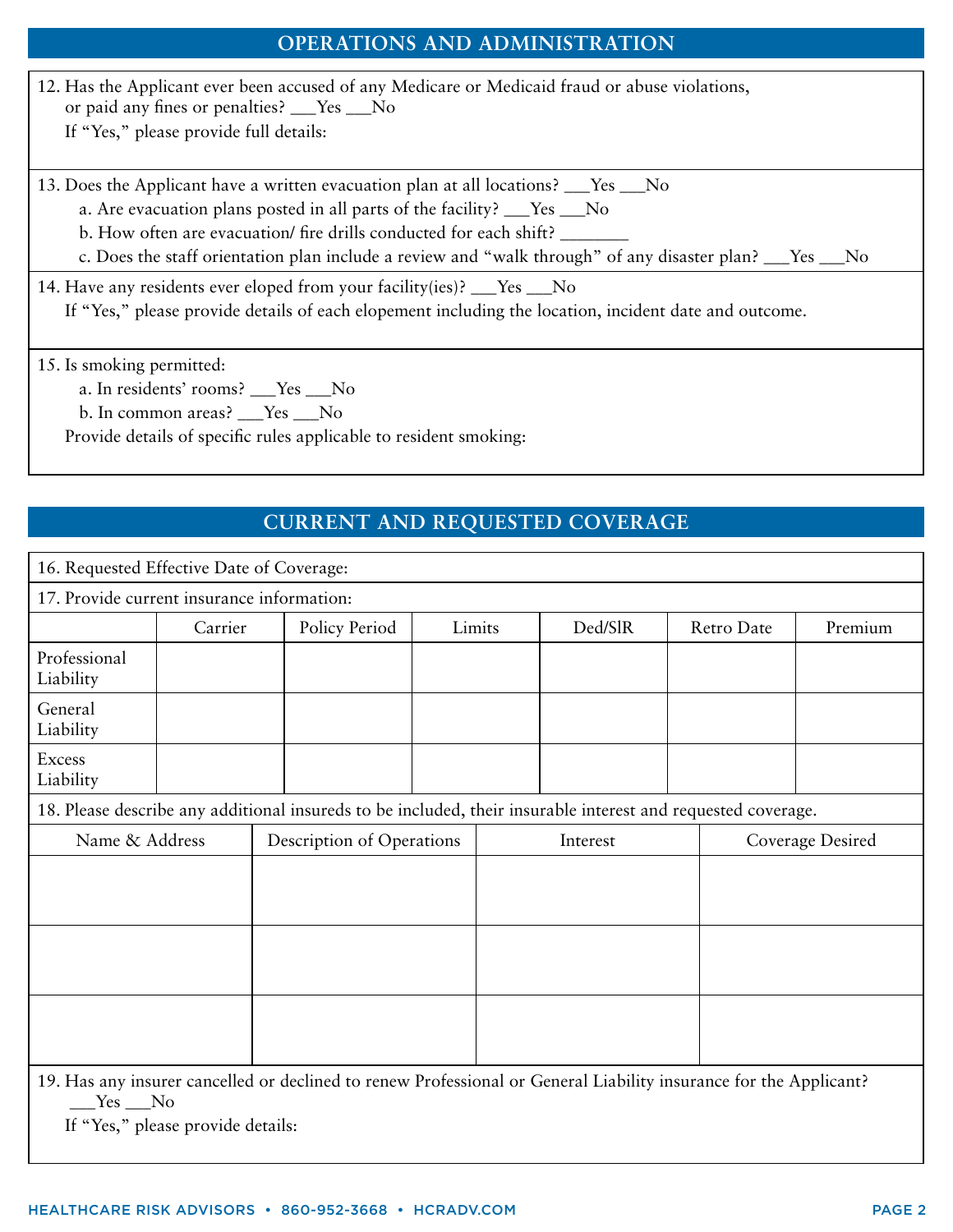#### **EXPOSURE DETAILS**

| 20. Facility Information (Location #1):                                                         |  |                 |           |  |  |                     |                                                    |        |  |                               |                   |
|-------------------------------------------------------------------------------------------------|--|-----------------|-----------|--|--|---------------------|----------------------------------------------------|--------|--|-------------------------------|-------------------|
| Legal Name Of Facility:                                                                         |  |                 |           |  |  |                     |                                                    |        |  |                               |                   |
| Physical Address:                                                                               |  | Street:         |           |  |  |                     |                                                    |        |  |                               |                   |
|                                                                                                 |  | City:           |           |  |  |                     |                                                    | State: |  | Zip:                          |                   |
| # of Stories:<br>Year Built:                                                                    |  |                 |           |  |  |                     |                                                    |        |  | Total Square Feet:            |                   |
| Does this building meet applicable current NFPA life safety codes? ___ Yes ___ No               |  |                 |           |  |  |                     |                                                    |        |  |                               |                   |
| Construction Type: __Frame __Brick __Non-Combustible __Masonry Non-Combustible __Fire Resistive |  |                 |           |  |  |                     |                                                    |        |  |                               |                   |
| Areas Protected by Approved: __None __Residents Rooms __Entire Facility                         |  |                 |           |  |  |                     |                                                    |        |  |                               |                   |
| Automatic Sprinkler System: ___Common Areas ___Hallways ___Trash Collection Area                |  |                 |           |  |  |                     |                                                    |        |  |                               |                   |
| 21. Bed Census:                                                                                 |  |                 |           |  |  |                     | Number of Licensed Beds/Units                      |        |  | Number of Occupied Beds/Units |                   |
| <b>Skilled Nursing Facility</b>                                                                 |  |                 |           |  |  |                     |                                                    |        |  |                               |                   |
| Dementia / Alzheimer                                                                            |  |                 |           |  |  |                     |                                                    |        |  |                               |                   |
| Sub-Acute / Rehabilitation                                                                      |  |                 |           |  |  |                     |                                                    |        |  |                               |                   |
| <b>Assisted Living</b>                                                                          |  |                 |           |  |  |                     |                                                    |        |  |                               |                   |
| Independent Living                                                                              |  |                 |           |  |  |                     |                                                    |        |  |                               |                   |
| 22. Other Professional Services:                                                                |  |                 |           |  |  |                     | _None __Adult Day Care __Number of Daily Attendees |        |  |                               |                   |
|                                                                                                 |  |                 | Other_    |  |  |                     | Home Health Services __Number of Annual Visits     |        |  |                               |                   |
| 23. Resident Age                                                                                |  |                 | Age Group |  |  | Number of Residents |                                                    |        |  |                               |                   |
| Groups:                                                                                         |  | Age 22-50       |           |  |  |                     |                                                    |        |  |                               |                   |
|                                                                                                 |  | Age 51 and Over |           |  |  |                     |                                                    |        |  |                               |                   |
| 24. Administration<br>and Staff:                                                                |  | Name            |           |  |  |                     | Years Experience                                   |        |  | Tenure at Facility            | Licensed<br>(Y/N) |
| Administrator                                                                                   |  |                 |           |  |  |                     |                                                    |        |  |                               |                   |
| <b>DON</b>                                                                                      |  |                 |           |  |  |                     |                                                    |        |  |                               |                   |
| Medical Director                                                                                |  |                 |           |  |  |                     |                                                    |        |  |                               |                   |

*For additional locations please complete page 7 (Additional Location Supplement)*

#### **CLAIMS HISTORY**

25. During the past five (5) years, has any claim that may fall within the scope of the proposed insurance been made against the Applicant or against any entity or individual proposed for coverage under this insurance?  $Yes$   $No$ 

If "Yes," please provide dates of loss, claimant name, all defense and indemnity payments, all defense and indemnity reserves (if claims are open), and claim status (open/closed):

NOTE: WITHOUT PREJUDICE TO ANY OTHER RIGHTS OR REMEDIES OF THE UNDERWRITER, IT IS AGREED THAT ANY CLAIM REQUIRED TO BE DISCLOSED IN RESPONSE TO QUESTION 25 IS EXCLUDED FROM THE PROPOSED INSURANCE.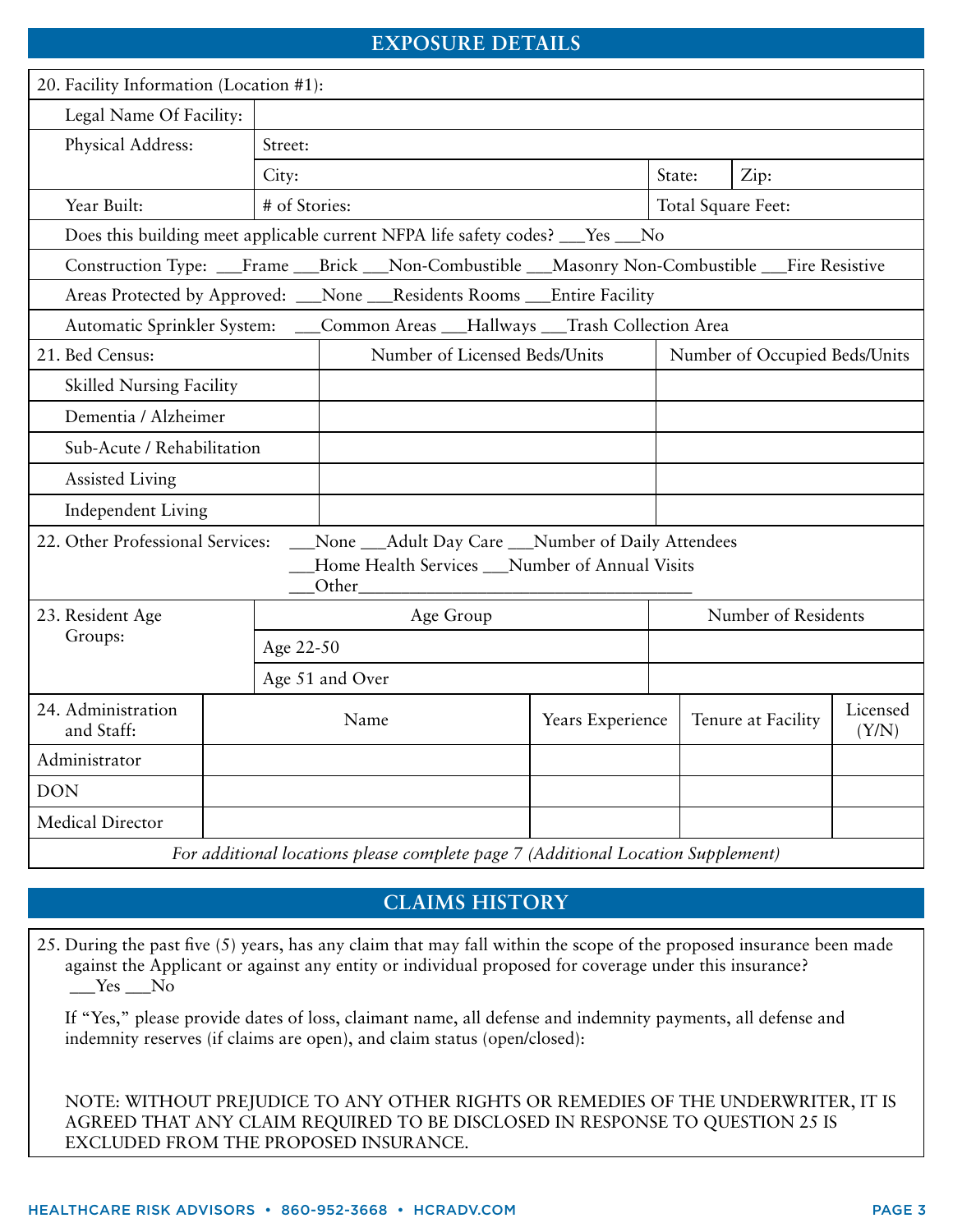#### **CLAIMS HISTORY (continued)**

26. Is the Applicant or any entity or individual proposed for coverage under this insurance aware of any fact, circumstance, situation, transaction, event act, error or omission which they have reason to believe may or could reasonably be foreseen to give rise to a claim that may fall within the scope of the proposed insurance? Yes No

If "Yes," please provide details:

NOTE: WITHOUT PREJUDICE TO ANY OTHER RIGHTS OR REMEDIES OF THE UNDERWRITER, IT IS AGREED THAT ANY CLAIM ARISING FROM ANY FACT, CIRCUMSTANCE, SITUATION, TRANSACTION, EVENT, ACT, ERROR OR OMISSION REQUIRED TO BE DISCLOSED IN RESPONSE TO QUESTION 26 IS EXCLUDED FROM THE PROPOSED INSURANCE.

#### **REQUIRED ATTACHMENTS**

Please include a current copy of each of the following documents with the application:

- Declarations Page from your current policy showing your policy period, limits of liability, retroactive date, and any exclusions that were applied to your policy
- • Schedule of Named Insureds and Additional Insureds
- Loss runs from all insurance carriers that insured the Applicant for the past six years (if applicable)

#### **FRAUD WARNINGS**

Any person who knowingly and with intent to defraud any insurance company or another person, files an application for insurance containing any materially false information or conceals for the purpose of misleading, information concerning any fact material thereto, may be guilty of committing a fraudulent insurance act, which is a crime and subjects the person to criminal and civil penalties.

**ALABAMA AND MARYLAND APPLICANTS:** Any person who knowingly or willfully presents a false or fraudulent claim for payment of a loss or benefit or who knowingly or willfully presents false information in an application for insurance is guilty of a crime and may be subject to fines and confinement in prison.

**ARKANSAS, MINNESOTA AND OHIO APPLICANTS:** Any person who, with intent to defraud or knowing that he/she is facilitating a fraud against an insurer, submits an application or files a claim containing a false or deceptive statement is guilty of insurance fraud, which is a crime.

**COLORADO APPLICANTS:** It is unlawful to knowingly provide false, incomplete, or misleading facts or information to an insurance company for the purpose of defrauding or attempting to defraud the company. Penalties may include imprisonment, fines, denial of insurance, and civil damages. Any insurance company or agent of an insurance company who knowingly provides false, incomplete, or misleading facts or information to a policy holder or claimant for the purpose of defrauding or attempting to defraud the policy holder or claimant with regard to a settlement or award payable from insurance proceeds shall be reported to the Colorado division of insurance within the department of regulatory agencies.

**DISTRICT OF COLUMBIA APPLICANTS: WARNING:** It is a crime to provide false or misleading information to any insurer for the purpose of defrauding the insurer or any other person. Penalties include imprisonment and/or fines. In addition, any insurer may deny insurance benefits, if false information materially related to a claim was provided by the applicant.

**FLORIDA APPLICANTS:** Any person who knowingly and with intent to injure, defraud or deceive any insurer files a statement of claim or an application containing any false, incomplete, or misleading information is guilty of a felony of the third degree.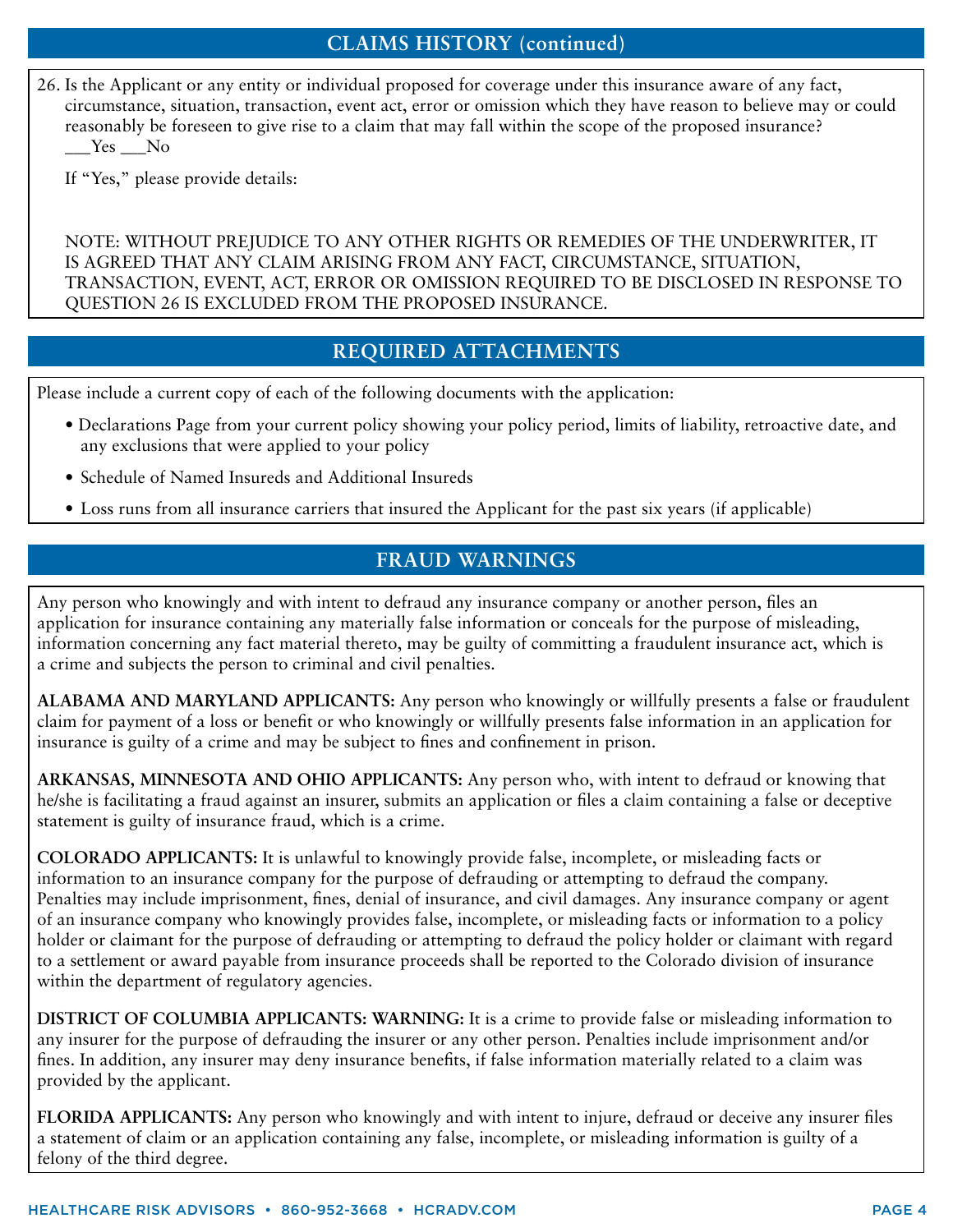#### **FRAUD WARNINGS (continued)**

**KENTUCKY APPLICANTS:** Any person who knowingly and with intent to defraud an insurance company or other person files an application for insurance containing any false information, or conceals for the purpose of misleading, information concerning any fact material thereto, commits a fraudulent insurance act which is a crime.

**LOUISIANA, NEW MEXICO, RHODE ISLAND AND WEST VIRGINIA APPLICANTS:** Any person who knowingly presents a false or fraudulent claim for payment of a loss or benefit or knowingly presents false information in an application for insurance is guilty of a crime and may be subject to civil fines and criminal penalties.

**MAINE, TENNESSEE, VIRGINIA AND WASHINGTON APPLICANTS:** It is a crime to knowingly provide false, incomplete or misleading information to an insurance company for the purpose of defrauding the company. Penalties may include imprisonment, fines or a denial of insurance benefits.

**MISSOURI APPLICANTS:** Any person commits a "fraudulent insurance act" if such person knowingly presents, causes to be presented, or prepares with knowledge or belief that it will be presented, to or by an insurer, purported insurer, broker, or an agent thereof, any oral or written statement including computer generated documents as part of, or in support of, an application for the issuance of, or the rating of, an insurance policy for commercial or personal insurance, or a claim for payment or other benefit pursuant to an insurance policy for commercial or personal insurance, which such person knows to contain materially false information concerning any fact material thereto or if such person conceals, for the purpose of misleading another, information concerning any fact material thereto.

**NEW JERSEY APPLICANTS:** Any person who includes any false or misleading information on an application for an insurance policy is subject to criminal and civil penalties.

**OKLAHOMA APPLICANTS: WARNING:** Any person who knowingly and with intent to injure, defraud or deceive any insurer, makes any claim for the proceeds of an insurance policy containing any false, incomplete or misleading information is guilty of a felony.

**OREGON AND TEXAS APPLICANTS:** Any person who makes an intentional misstatement that is material to the risk may be found guilty of insurance fraud by a court of law.

**PENNSYLVANIA APPLICANTS:** Any person who knowingly and with intent to defraud any insurance company or other person files an application for insurance or statement of claim containing any materially false information or conceals for the purpose of misleading, information concerning any fact material thereto, commits a fraudulent insurance act, which is a crime and subjects such person to criminal and civil penalties.

**PUERTO RICO APPLICANTS:** Any person who knowingly and with the intent to defraud, presents false information in an insurance request form, or who presents, helps or has presented a fraudulent claim for the payment of a loss or other benefit, or presents more than one claim for the same damage or loss, will incur a felony, and upon conviction will be penalized for each violation with a fine Of no less than five thousand dollars (\$5,000) no more than ten thousand dollars (\$10,000); or imprisonment for a fixed term of three (3) years, or both penalties. If aggravated circumstances prevail, the fixed established imprisonment may be increased to a maximum of five (5) years; if attenuating circumstances prevail, it may be reduced to a minimum of two (2) years.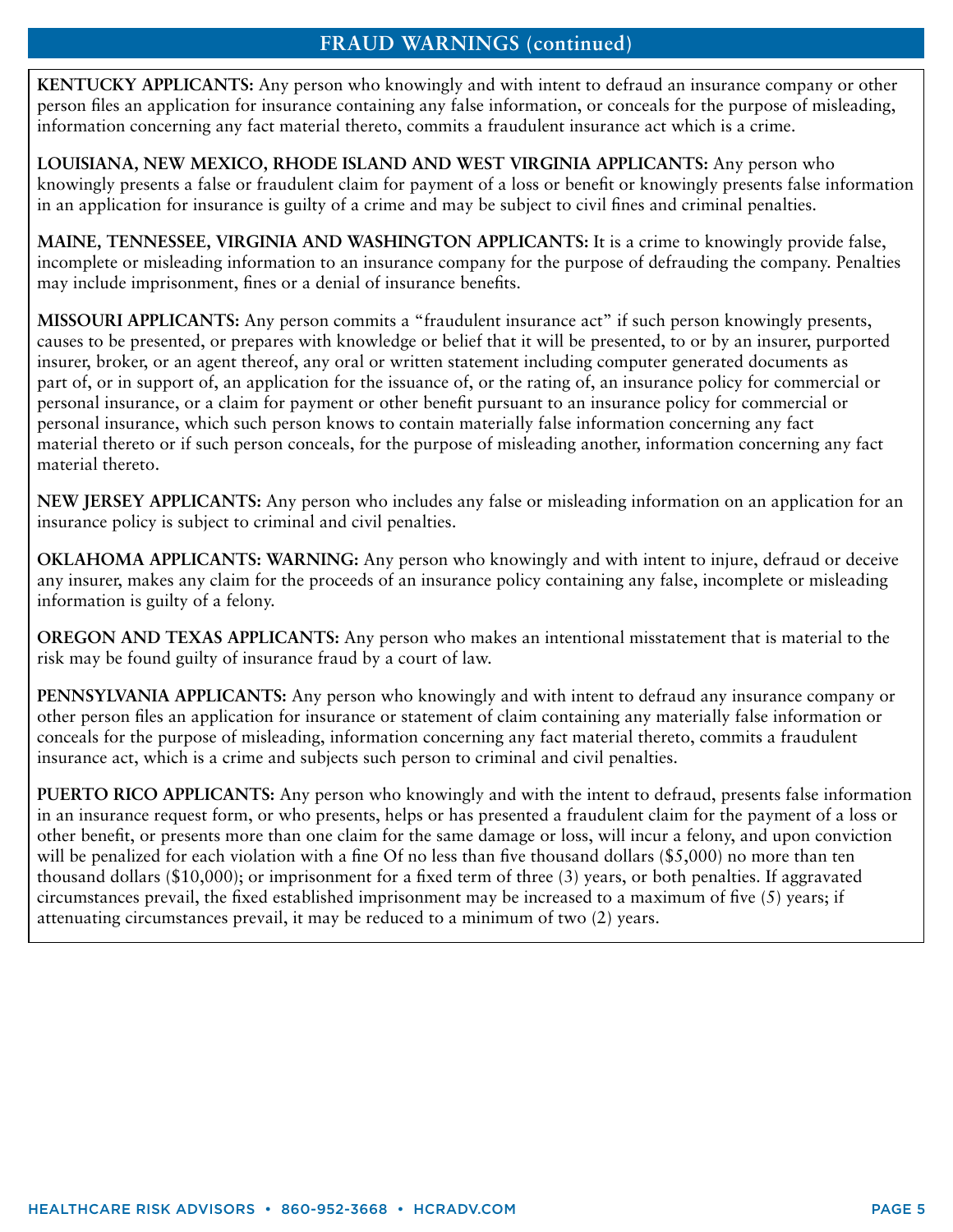#### **SIGNATURE AND AUTHORIZATION**

The undersigned, as authorized agent of all individuals and entities proposed for this insurance, declares that, to the best of his/her knowledge and belief, after reasonable inquiry, the statements in this Application and any attachments or information submitted with this Application (together referred to as the "Application") are true and complete. For Florida accounts, the preceding sentence is replaced with the following: The undersigned, as authorized agent of all individuals and entities proposed for this insurance, represents that, to the best of his/her knowledge and belief, after reasonable inquiry, the statements in this Application and any attachments or information submitted with this Application (together referred to as the "Application") are true and complete. The information in this Application is material to the risk accepted by us. If a policy is issued it will be in reliance upon the Application, and the Application will be the basis of the contract.

We will maintain the information contained in and submitted with this Application on file and along with the Application will be considered physically attached to, part of, and incorporated into the policy, if issued. For North Carolina, Utah and Wisconsin accounts, this Application and the materials submitted with it shall become part of the policy, if issued, if attached to the policy at issuance.

We are authorized to make any inquiry in connection with this Application. Our acceptance of this Application or the making of any subsequent inquiry does not bind you or us to complete the insurance or issue a policy.

The information provided in this Application is for underwriting purposes only and does not constitute notice to us under any policy of a Claim or potential Claim.

If the information in this Application materially changes prior to the effective date of the policy, you must notify us immediately and we may modify or withdraw any quotation or agreement to bind insurance.

NOTICE TO NEW YORK APPLICANTS: Any person who knowingly and with intent to defraud any insurance company or other person files an application for insurance or statement of claim containing any materially false information, or conceals for the purpose of misleading information concerning any fact material thereto, commits a fraudulent insurance act, which is a crime and shall also be subject to a civil penalty not to exceed five thousand dollars and the stated value of the claim for each such violation.

| <b>Applicant Name</b>                                                                                                                                                                                  |         |  |        |      |  |  |  |
|--------------------------------------------------------------------------------------------------------------------------------------------------------------------------------------------------------|---------|--|--------|------|--|--|--|
| By (Authorized Signature)                                                                                                                                                                              |         |  |        |      |  |  |  |
| Name/Title                                                                                                                                                                                             |         |  |        |      |  |  |  |
| Date                                                                                                                                                                                                   |         |  |        |      |  |  |  |
| NOTE: THIS APPLICATION MUST BE SIGNED BY A PARTNER, PRINCIPAL, DIRECTOR OR OFFICER<br>OF THE APPLICANT ACTING AS THE AUTHORIZED AGENT OF ALL INDIVIDUALS AND ENTITITES<br>PROPOSED FOR THIS INSURANCE. |         |  |        |      |  |  |  |
| Produced By<br>(Insurance Agent)                                                                                                                                                                       |         |  |        |      |  |  |  |
| <b>Insurance Agency</b>                                                                                                                                                                                |         |  |        |      |  |  |  |
| <b>Insurance Agency</b><br>Taxpayer ID                                                                                                                                                                 |         |  |        |      |  |  |  |
| Agent License No.<br>or Surplus Lines No.                                                                                                                                                              |         |  |        |      |  |  |  |
| Address                                                                                                                                                                                                | Street: |  |        |      |  |  |  |
|                                                                                                                                                                                                        | City:   |  | State: | Zip: |  |  |  |
| Email Address                                                                                                                                                                                          |         |  |        |      |  |  |  |
| Submitted By<br>(Insurance Agency)                                                                                                                                                                     |         |  |        |      |  |  |  |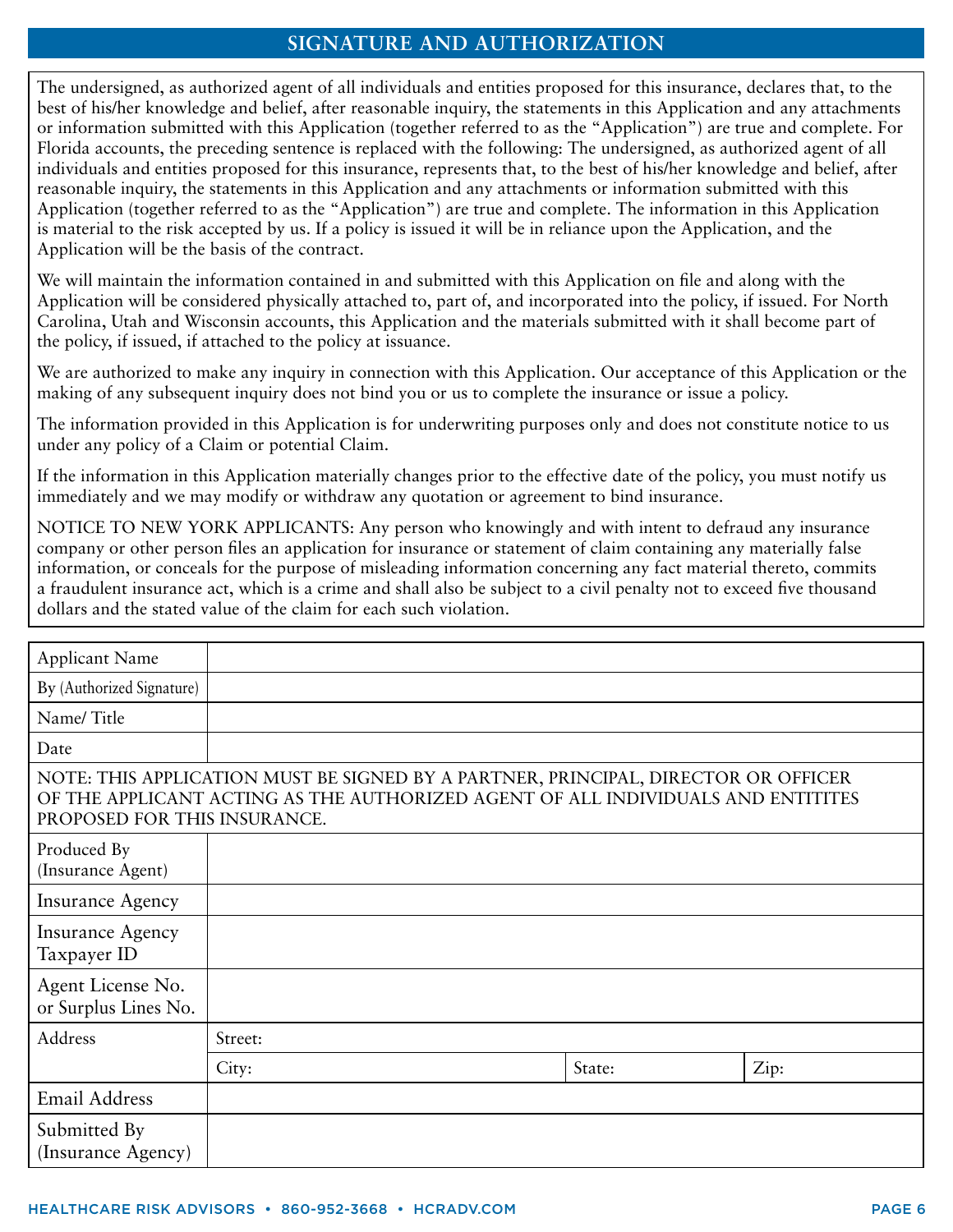## **SIGNATURE AND AUTHORIZATION (continued)**

| <b>Insurance Agency</b><br>Taxpayer ID                            |         |        |      |  |  |  |  |
|-------------------------------------------------------------------|---------|--------|------|--|--|--|--|
| Agent License No. or<br>Surplus Lines No.                         |         |        |      |  |  |  |  |
| Address                                                           | Street: |        |      |  |  |  |  |
|                                                                   | City:   | State: | Zip: |  |  |  |  |
| NOTE: FOR NEW HAMPSHIRE APPLICANTS, PRODUCER'S NAME AND SIGNATURE |         |        |      |  |  |  |  |

ARE REQUIRED.

### **ADDITIONAL LOCATION SUPPLEMENT**

|               | 1. Legal Name Of Facility:                                                                      |           | Location #:                                                                         |                     |        |                               |                   |  |  |
|---------------|-------------------------------------------------------------------------------------------------|-----------|-------------------------------------------------------------------------------------|---------------------|--------|-------------------------------|-------------------|--|--|
|               | Physical Address:                                                                               | Street:   |                                                                                     |                     |        |                               |                   |  |  |
|               |                                                                                                 | City:     |                                                                                     |                     | State: | Zip:                          |                   |  |  |
|               | Year Built:                                                                                     |           | # of Stories:<br>Total Square Feet:                                                 |                     |        |                               |                   |  |  |
|               | Does this building meet applicable current NFPA life safety codes? ___Yes ___No                 |           |                                                                                     |                     |        |                               |                   |  |  |
|               | Construction Type: __Frame __Brick __Non-Combustible __Masonry Non-Combustible __Fire Resistive |           |                                                                                     |                     |        |                               |                   |  |  |
|               |                                                                                                 |           | Areas Protected by Approved: __None __Residents Rooms __Entire Facility             |                     |        |                               |                   |  |  |
|               |                                                                                                 |           | Automatic Sprinkler System: ____Common Areas ___Hallways ___Trash Collection Area   |                     |        |                               |                   |  |  |
|               | 2. Bed Census:                                                                                  |           | Number of Licensed Beds/Units                                                       |                     |        | Number of Occupied Beds/Units |                   |  |  |
|               | <b>Skilled Nursing Facility</b>                                                                 |           |                                                                                     |                     |        |                               |                   |  |  |
|               | Dementia / Alzheimer                                                                            |           |                                                                                     |                     |        |                               |                   |  |  |
|               | Sub-Acute / Rehabilitation                                                                      |           |                                                                                     |                     |        |                               |                   |  |  |
|               | <b>Assisted Living</b>                                                                          |           |                                                                                     |                     |        |                               |                   |  |  |
|               | <b>Independent Living</b>                                                                       |           |                                                                                     |                     |        |                               |                   |  |  |
|               |                                                                                                 |           | 3. Other Professional Services: __None __Adult Day Care __Number of Daily Attendees |                     |        |                               |                   |  |  |
|               |                                                                                                 |           | Home Health Services __Number of Annual Visits                                      |                     |        |                               |                   |  |  |
|               | 4. Resident Age                                                                                 |           | Age Group                                                                           | Number of Residents |        |                               |                   |  |  |
|               | Groups:                                                                                         | Age 22-50 |                                                                                     |                     |        |                               |                   |  |  |
|               |                                                                                                 |           | Age 51 and Over                                                                     |                     |        |                               |                   |  |  |
|               | 5. Administration<br>and Staff:                                                                 |           | Name                                                                                | Years Experience    |        | Tenure at Facility            | Licensed<br>(Y/N) |  |  |
| Administrator |                                                                                                 |           |                                                                                     |                     |        |                               |                   |  |  |
| <b>DON</b>    |                                                                                                 |           |                                                                                     |                     |        |                               |                   |  |  |
|               | Medical Director                                                                                |           |                                                                                     |                     |        |                               |                   |  |  |